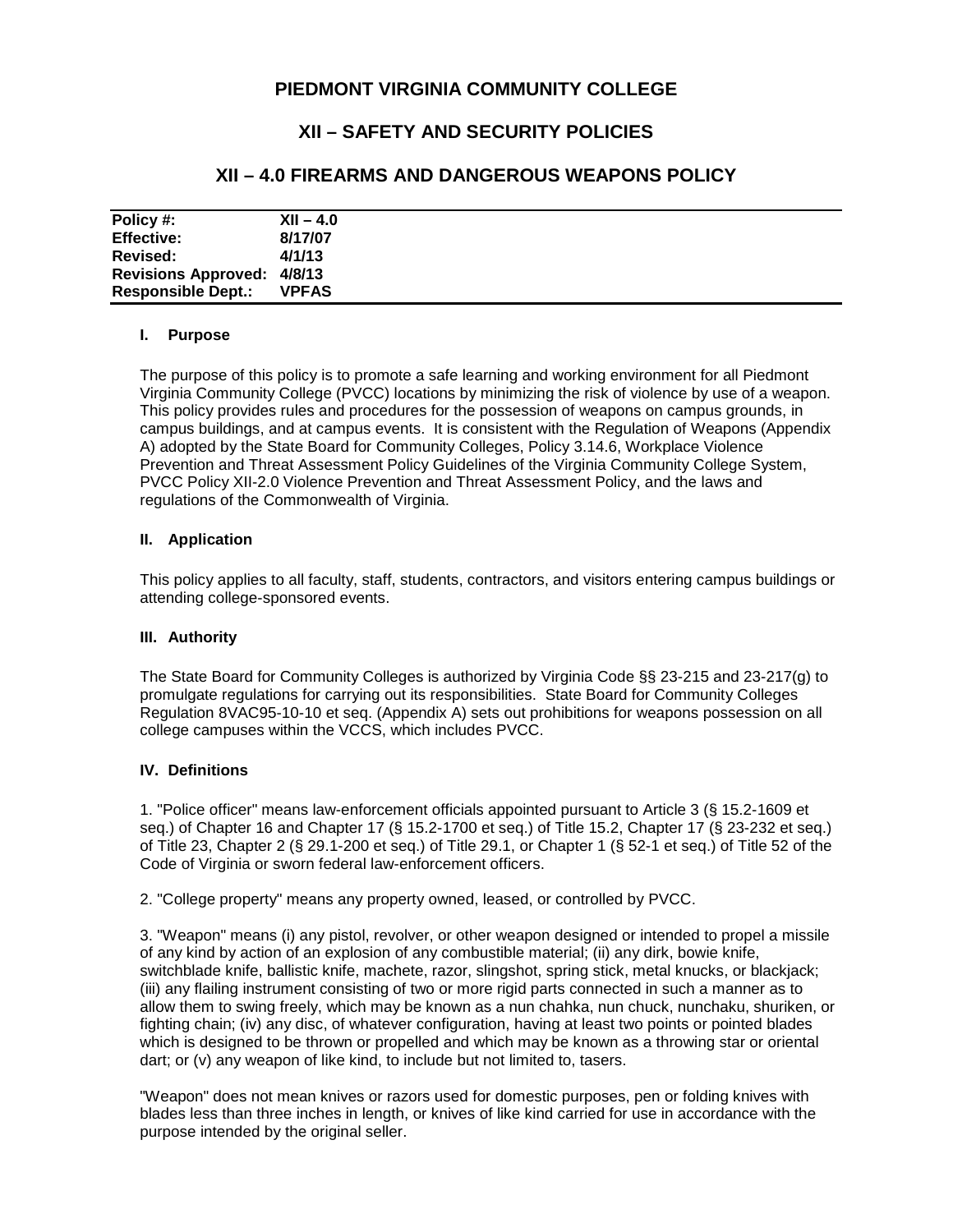### **V. Policy**

- 1. Possession or carrying of any weapon by any person, except a police officer, is prohibited on college property in academic buildings, administrative office buildings, student centers, child care centers, dining facilities and places of like kind where people congregate, or while attending any college-sponsored sporting, entertainment or educational events. Entry upon the aforementioned college property in violation of this prohibition is expressly forbidden.
- 2. Faculty, staff, and students may not possess or carry any weapon anywhere on college property except as outlined in Section VI of this policy.

## **VI. Exceptions**

- 1. Current sworn and certified local, state, and federal law enforcement officers with proper identification, may possess or carry a weapon on college property, inside all campus buildings, and at all campus events.
- 2. Faculty, staff, and students may secure handguns, rifles, and shotguns in a compartment or container of parked vehicles. Faculty, staff, and students who wish to secure a handgun in their vehicle must possess a valid concealed handgun permit. The compartment or container may be a trunk or other storage area. At no time shall a weapon be visible in plain view while inside a vehicle.
- 3. Visitors and contractors may secure handguns, rifles, and shotguns in parked vehicles. Visitors and contractors are encouraged to secure weapons in the trunk of vehicles or otherwise out of sight of passersby. If visitors and contractors store handguns in a parked vehicle, the handgun must be secured in a compartment or container inside the vehicle.
- 4. Pursuant to 8 Va. Admin. Code 95-10-30, the head of the security department may authorize, in writing, a person to possess, store, or use a weapon: (i) when used for educational or artistic instruction, display, parade, or ceremony sponsored or approved by the college (unloaded or disabled only and with other specified safeguards, if appropriate); or (ii) for any college-approved training, course, or class. Authorization for the above purposes shall be given in accordance with the following guidelines:
	- a. PVCC will require a prior **written** request for authorization.
	- b. In addition to the logistical information for the event (date, time, place, etc.), PVCC will require the written request to contain the following information: (1) the written authorization from the college president or designee approving the course or event; (2) name and affiliation with college; (3) number and type(s) of weapon(s); and, (4) purpose of the event, activity, course, etc.

### **VII. Procedures**

- 1. If campus security observes or receives a report of a violation of this policy, security will direct the individual to leave the campus building or event immediately. The individual may secure the weapon inside his or her vehicle and return. In the event the individual fails to comply, campus security will take appropriate action, including contacting local police.
- 2. In cases involving an immediate threat of violence, members of the campus community are encouraged to call 911 immediately. Campus security will take appropriate action, to include contacting local police.
- 3. Persons observed on the open grounds of campus (streets, sidewalks, and other open areas on college property) may be asked by campus security to identify his or her relationship with the college to confirm whether a violation of this policy has occurred, (i.e., determine whether the individual is a student, employee, or visitor). If the individual is a visitor who intends to enter a campus building or event where weapons are prohibited, campus security shall advise that, pursuant to regulation (Appendix A), it is unlawful to enter such places while possessing or carrying a weapon. The individual shall be advised to secure the weapon inside his or her vehicle prior to entering the building or event.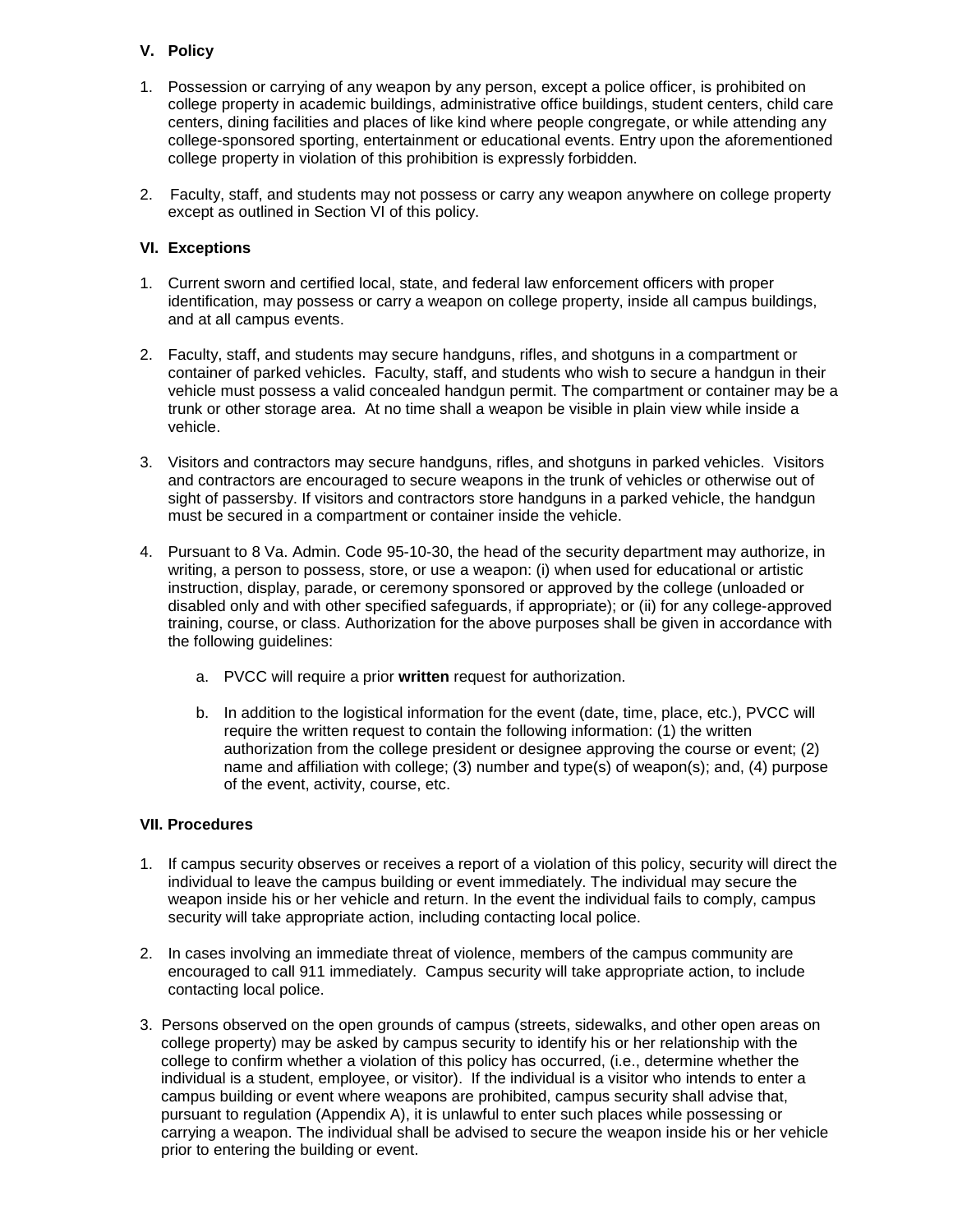#### **VIII. Violation of Policy**

- 1. Students who violate this policy will be subject to disciplinary action under the student code of conduct up to and including, dismissal.
- 2. Employees who violate this policy will be subject to disciplinary action up to and including termination, using existing policies and procedures including Section 3 of the VCCS Policy Manual or DHRM Policy 1.60, Standards of Conduct.
- 3. Pursuant to the Regulation of Weapons (Appendix A), visitors and contractors in violation of the prohibitions on the possession of weapons are subject to arrest and may be barred from the campus.